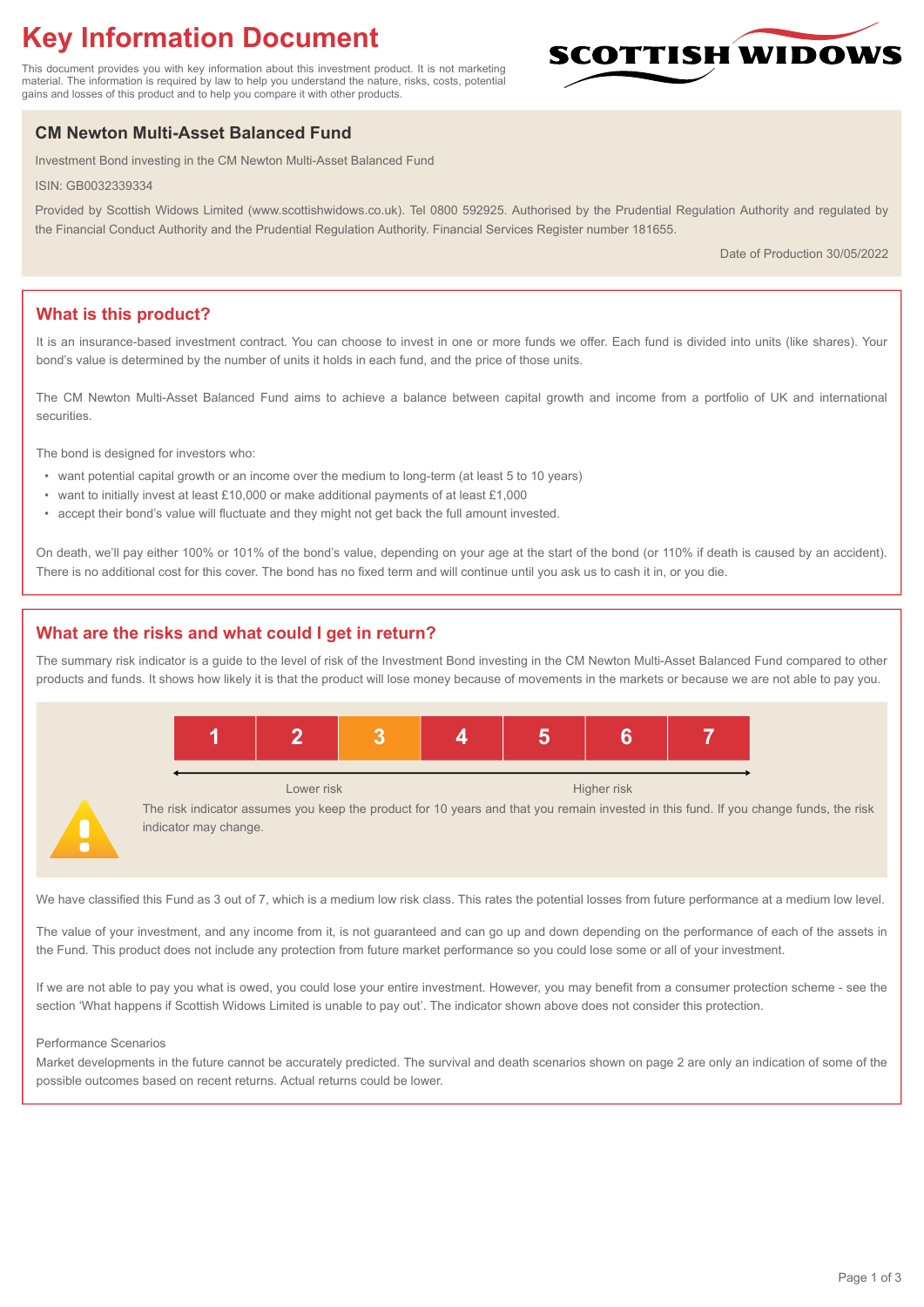

#### **What are the risks and what could I get in return? (continued)**

This table shows the money you could get back over the next 10 years, under different scenarios, assuming that you invest £10,000. The figures below assume no withdrawals are taken and do not allow for any Large Fund Bonus which may apply. The scenarios shown illustrate how your investment could perform. You can compare them with the scenarios of other products. The scenarios presented are an estimate of future performance based on evidence from the past on how the value of this investment varies, and are not an exact indicator. What you get will vary depending on how the market performs and how long you keep the investment. The stress scenario shows what you might get back in extreme market circumstances, and it does not take into account the situation where we are not able to pay you. The death scenario assumes investments perform in line with the moderate scenario.

The figures shown include all the costs of the product itself, but may not include all the costs that you pay to your adviser. The figures do not take into account your personal tax situation, which may also affect how much you get back. Before deciding to invest, you should read the Additional Information Document for more information on the risks and what you might get back. See page 2 for information on how the performance scenarios are calculated.

| <b>Investment £10,000</b> |                                                    |          |          |                                             |  |  |
|---------------------------|----------------------------------------------------|----------|----------|---------------------------------------------|--|--|
|                           | 1 year                                             |          | 5 years  | 10 years<br>(Recommended<br>holding period) |  |  |
| <b>Survival Scenarios</b> |                                                    |          |          |                                             |  |  |
| <b>Stress scenario</b>    | What you might get back after costs<br>£4.640      |          | £5,943   | £4,687                                      |  |  |
|                           | Average return each year<br>$-53.60%$              |          | $-9.88%$ | $-7.30%$                                    |  |  |
| Unfavourable scenario     | What you might get back after costs<br>£9,112      |          | £9,270   | £10,289                                     |  |  |
|                           | Average return each year                           | $-8.88%$ | $-1.50%$ | 0.29%                                       |  |  |
| Moderate scenario         | What you might get back after costs                | £10,418  | £12,503  | £15,706                                     |  |  |
|                           | Average return each year                           | 4.18%    | 4.57%    | 4.62%                                       |  |  |
| Favourable scenario       | What you might get back after costs                | £11,898  | £16,844  | £23,945                                     |  |  |
| Average return each year  |                                                    | 18.98%   | 10.99%   | 9.12%                                       |  |  |
| <b>Death scenarios</b>    |                                                    |          |          |                                             |  |  |
| Insured event             | What your beneficiaries might get back after costs | £10,522  | £12,628  | £15,863                                     |  |  |

#### **What happens if Scottish Widows is unable to pay out?**

Your Plan is fully covered by the Financial Services Compensation Scheme. More information about compensation arrangements is available from the Financial Services Compensation Scheme, who can be contacted on 0800 678 1100 or 0207 741 4100 or via their website at www.fscs.org.uk

#### **What are the costs?**

The Reduction in Yield (RIY) shows what impact the total costs you pay will have on the investment return you might get. The total costs take into account one-off, ongoing and incidental costs. The amounts shown here are the cumulative costs of the product itself, for three different holding periods. The monetary figures shown assume you invest £10,000 and investments perform in line with the moderate scenario. The figures are estimates and may change in the future. The person selling you or advising you about this product may charge you other costs. If so, this person will provide you with information about these costs, and show you the impact that all costs will have on your investment over time.

| Investment £10,000              |                             |                              |                            |  |  |  |
|---------------------------------|-----------------------------|------------------------------|----------------------------|--|--|--|
| <b>Scenarios</b>                | If you cash in after 1 year | If you cash in after 5 years | If you cash in at 10 years |  |  |  |
| Total costs                     | £202                        | £859                         | £1,804                     |  |  |  |
| Impact on return (RIY) per year | 1.98%                       | 1.56%                        | 1.51%                      |  |  |  |